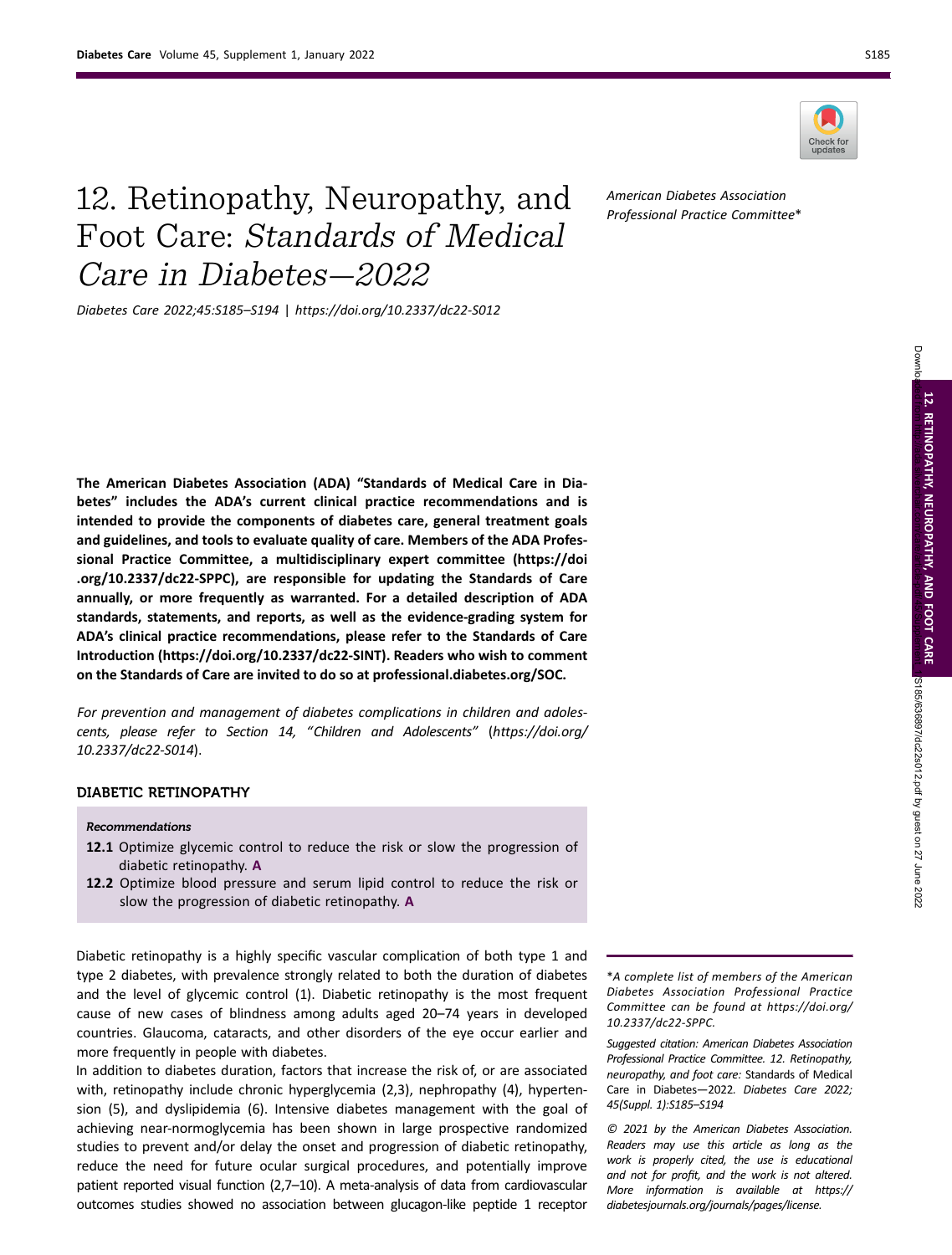agonist (GLP-1 RA) treatment and retinopathy per se, except through the association between retinopathy and average A1C reduction at the 3-month and 1-year follow-up. Long-term impact of improved glycemic control on retinopathy was not studied in these trials. Retinopathy status should be assessed when intensifying glucose-lowering therapies such as those using GLP-1 RAs (11).

Several case series and a controlled prospective study suggest that pregnancy in patients with type 1 diabetes may aggravate retinopathy and threaten vision, especially when glycemic control is poor or retinopathy severity is advanced at the time of conception (12,13). Laser photocoagulation surgery can minimize the risk of vision loss during pregnancy for patients with high-risk proliferative diabetic retinopathy (PDR) or center-involved diabetic macular edema (13). Anti–vascular endothelial growth factor (anti-VEGF) medications should not be used in pregnant patients with diabetes because of theoretical risks to the vasculature of the developing fetus.

## Screening

#### Recommendations

- 12.3 Adults with type 1 diabetes should have an initial dilated and comprehensive eye examination by an ophthalmologist or optometrist within 5 years after the onset of diabetes. B
- 12.4 Patients with type 2 diabetes should have an initial dilated and comprehensive eye examination by an ophthalmologist or optometrist at the time of the diabetes diagnosis. B
- 12.5 If there is no evidence of retinopathy for one or more annual eye exams and glycemia is well controlled, then screening every 1–2 years may be considered. If any level of diabetic retinopathy is present, subsequent dilated retinal examinations should be repeated at least annually by an ophthalmologist or optometrist. If retinopathy is progressing or sight-threatening, then examinations will be required more frequently. B
- 12.6 Programs that use retinal photography (with remote reading

or use of a validated assessment tool) to improve access to diabetic retinopathy screening can be appropriate screening strategies for diabetic retinopathy. Such programs need to provide pathways for timely referral for a comprehensive eye examination when indicated. **B** 

- 12.7 Women with preexisting type 1 or type 2 diabetes who are planning pregnancy or who are pregnant should be counseled on the risk of development and/ or progression of diabetic retinopathy. B
- 12.8 Eye examinations should occur before pregnancy or in the first trimester in patients with preexisting type 1 or type 2 diabetes, and then patients should be monitored every trimester and for 1 year postpartum as indicated by the degree of retinopathy. B

The preventive effects of therapy and the fact that patients with PDR or macular edema may be asymptomatic provide strong support for screening to detect diabetic retinopathy. Prompt diagnosis allows triage of patients and timely intervention that may prevent vision loss in patients who are asymptomatic despite advanced diabetic eye disease.

Diabetic retinopathy screening should be performed using validated approaches and methodologies. Youth with type 1 or type 2 diabetes are also at risk for complications and need to be screened for diabetic retinopathy (14) (see Section 14, "Children and Adolescents," [https://doi](https://doi.org/10.2337/dc22-S014) [.org/10.2337/dc22-S014\)](https://doi.org/10.2337/dc22-S014). If diabetic retinopathy is evident on screening, prompt referral to an ophthalmologist is recommended. Subsequent examinations for patients with type 1 or type 2 diabetes are generally repeated annually for patients with minimal to no retinopathy. Exams every 1–2 years may be cost-effective after one or more normal eye exams. In a population with well-controlled type 2 diabetes, there was little risk of development of significant retinopathy with a 3-year interval after a normal examination (15), and less frequent intervals have been found in simulated modeling to be

potentially effective in screening for diabetic retinopathy in patients without diabetic retinopathy (16). However, it is important to adjust screening intervals based on the presence of specific risk factors for retinopathy onset and worsening retinopathy. More frequent examinations by the ophthalmologist will be required if retinopathy is progressing or risk factors such as uncontrolled hyperglycemia or advanced baseline retinopathy or diabetic macular edema are present.

Retinal photography with remote reading by experts has great potential to provide screening services in areas where qualified eye care professionals are not readily available (17–19). High-quality fundus photographs can detect most clinically significant diabetic retinopathy. Interpretation of the images should be performed by a trained eye care provider. Retinal photography may also enhance efficiency and reduce costs when the expertise of ophthalmologists can be used for more complex examinations and for therapy (17,20,21). In-person exams are still necessary when the retinal photos are of unacceptable quality and for follow-up if abnormalities are detected. Retinal photos are not a substitute for dilated comprehensive eye exams, which should be performed at least initially and at intervals thereafter as recommended by an eye care professional. Artificial intelligence systems that detect more than mild diabetic retinopathy and diabetic macular edema, authorized for use by the U.S. Food and Drug Administration (FDA), represent an alternative to traditional screening approaches (22). However, the benefits and optimal utilization of this type of screening have yet to be fully determined. Results of all screening eye examinations should be documented and transmitted to the referring health care professional.

#### Type 1 Diabetes

Because retinopathy is estimated to take at least 5 years to develop after the onset of hyperglycemia, patients with type 1 diabetes should have an initial dilated and comprehensive eye examination within 5 years after the diagnosis of diabetes (23).

## Type 2 Diabetes

Patients with type 2 diabetes who may have had years of undiagnosed diabetes and have a significant risk of prevalent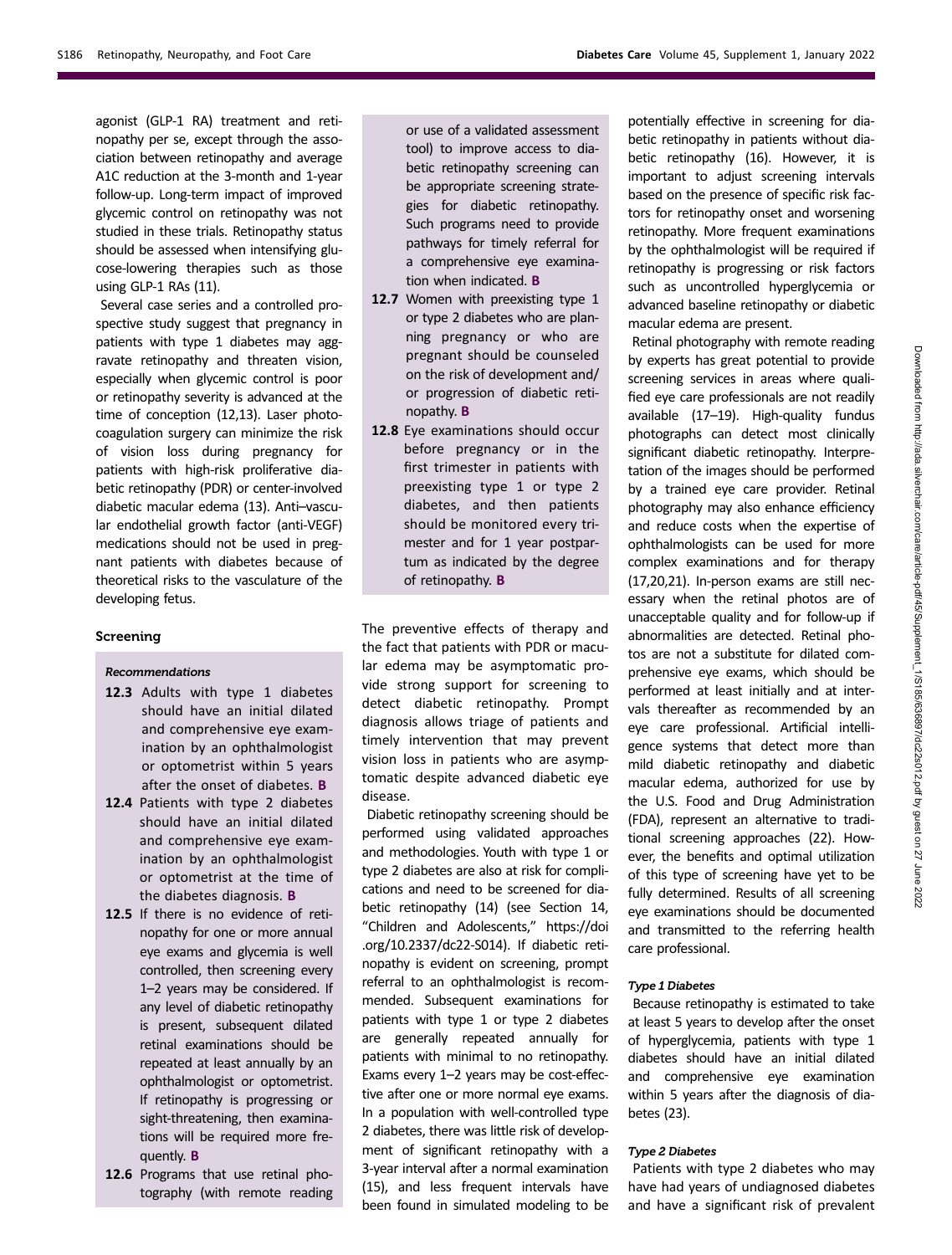diabetic retinopathy at the time of diagnosis should have an initial dilated and comprehensive eye examination at the time of diagnosis.

### **Pregnancy**

Pregnancy is associated with a rapid progression of diabetic retinopathy (24,25). Women with preexisting type 1 or type 2 diabetes who are planning pregnancy or who have become pregnant should be counseled on the risk of development and/or progression of diabetic retinopathy. In addition, rapid implementation of intensive glycemic management in the setting of retinopathy is associated with early worsening of retinopathy (13). Women who develop gestational diabetes mellitus do not require eye examinations during pregnancy and do not appear to be at increased risk of developing diabetic retinopathy during pregnancy (26).

### **Treatment**

#### Recommendations

- 12.9 Promptly refer patients with any level of diabetic macular edema, moderate or worse nonproliferative diabetic retinopathy (a precursor of proliferative diabetic retinopathy), or any proliferative diabetic retinopathy to an ophthalmologist who is knowledgeable and experienced in the management of diabetic retinopathy. A
- 12.10 Panretinal laser photocoagulation therapy is indicated to reduce the risk of vision loss in patients with high-risk proliferative diabetic retinopathy and, in some cases, severe nonproliferative diabetic retinopathy. A
- 12.11 Intravitreous injections of antivascular endothelial growth factor are a reasonable alternative to traditional panretinal laser photocoagulation for some patients with proliferative diabetic retinopathy and also reduce the risk of vision loss in these patients. A
- 12.12 Intravitreous injections of anti–vascular endothelial growth factor are indicated as first-line treatment for most eyes with

diabetic macular edema that involves the foveal center and impairs vision acuity. A

- 12.13 Macular focal/grid photocoagulation and intravitreal injections of corticosteroid are reasonable treatments in eyes with persistent diabetic macular edema despite previous anti–vascular endothelial growth factor therapy or eyes that are not candidates for this first-line approach. A
- 12.14 The presence of retinopathy is not a contraindication to aspirin therapy for cardioprotection, as aspirin does not increase the risk of retinal hemorrhage. A

Two of the main motivations for screening for diabetic retinopathy are to prevent loss of vision and to intervene with treatment when vision loss can be prevented or reversed.

## Photocoagulation Surgery

Two large trials, the Diabetic Retinopathy Study (DRS) in patients with PDR and the Early Treatment Diabetic Retinopathy Study (ETDRS) in patients with macular edema, provide the strongest support for the therapeutic benefits of photocoagulation surgery. The DRS (27) showed in 1978 that panretinal photocoagulation surgery reduced the risk of severe vision loss from PDR from 15.9% in untreated eyes to 6.4% in treated eyes with the greatest benefit ratio in those with more advanced baseline disease (disc neovascularization or vitreous hemorrhage). In 1985, the ETDRS also verified the benefits of panretinal photocoagulation for highrisk PDR and in older-onset patients with severe nonproliferative diabetic retinopathy or less-than-high-risk PDR. Panretinal laser photocoagulation is still commonly used to manage complications of diabetic retinopathy that involve retinal neovascularization and its complications. A more gentle, macular focal/grid laser photocoagulation technique was shown in the ETDRS to be effective in treating eyes with clinically significant macular edema from diabetes (28), but this is now largely considered to be second-line treatment for diabetic macular edema.

## Anti–Vascular Endothelial Growth Factor Treatment

Data from the DRCR Retina Network (formerly the Diabetic Retinopathy Clinical Research Network) and others demonstrate that intravitreal injections of anti-VEGF agents are effective at regressing proliferative disease and lead to noninferior or superior visual acuity outcomes compared with panretinal laser over 2 years of follow-up (29,30). In addition, it was observed that patients treated with ranibizumab tended to have less peripheral visual field loss, fewer vitrectomy surgeries for secondary complications from their proliferative disease, and a lower risk of developing diabetic macular edema. However, a potential drawback in using anti-VEGF therapy to manage proliferative disease is that patients were required to have a greater number of visits and received a greater number of treatments than is typically required for management with panretinal laser, which may not be optimal for some patients. Other emerging therapies for retinopathy that may use sustained intravitreal delivery of pharmacologic agents are currently under investigation. The FDA has approved aflibercept and ranibizumab for the treatment of eyes with diabetic retinopathy. Anti-VEGF treatment of eyes with nonproliferative diabetic retinopathy has been demonstrated to reduce subsequent development of retinal neovascularization and diabetic macular edema but has not been shown to improve visual outcomes over 2 years of therapy and therefore is not routinely recommended for this indication (31).

While the ETDRS (28) established the benefit of focal laser photocoagulation surgery in eyes with clinically significant macular edema (defined as retinal edema located at or threatening the macular center), current data from welldesigned clinical trials demonstrate that intravitreal anti-VEGF agents provide a more effective treatment regimen for center-involved diabetic macular edema than monotherapy with laser (32,33). Most patients require near-monthly administration of intravitreal therapy with anti-VEGF agents during the first 12 months of treatment, with fewer injections needed in subsequent years to maintain remission from central-involved diabetic macular edema. There are currently three anti-VEGF agents commonly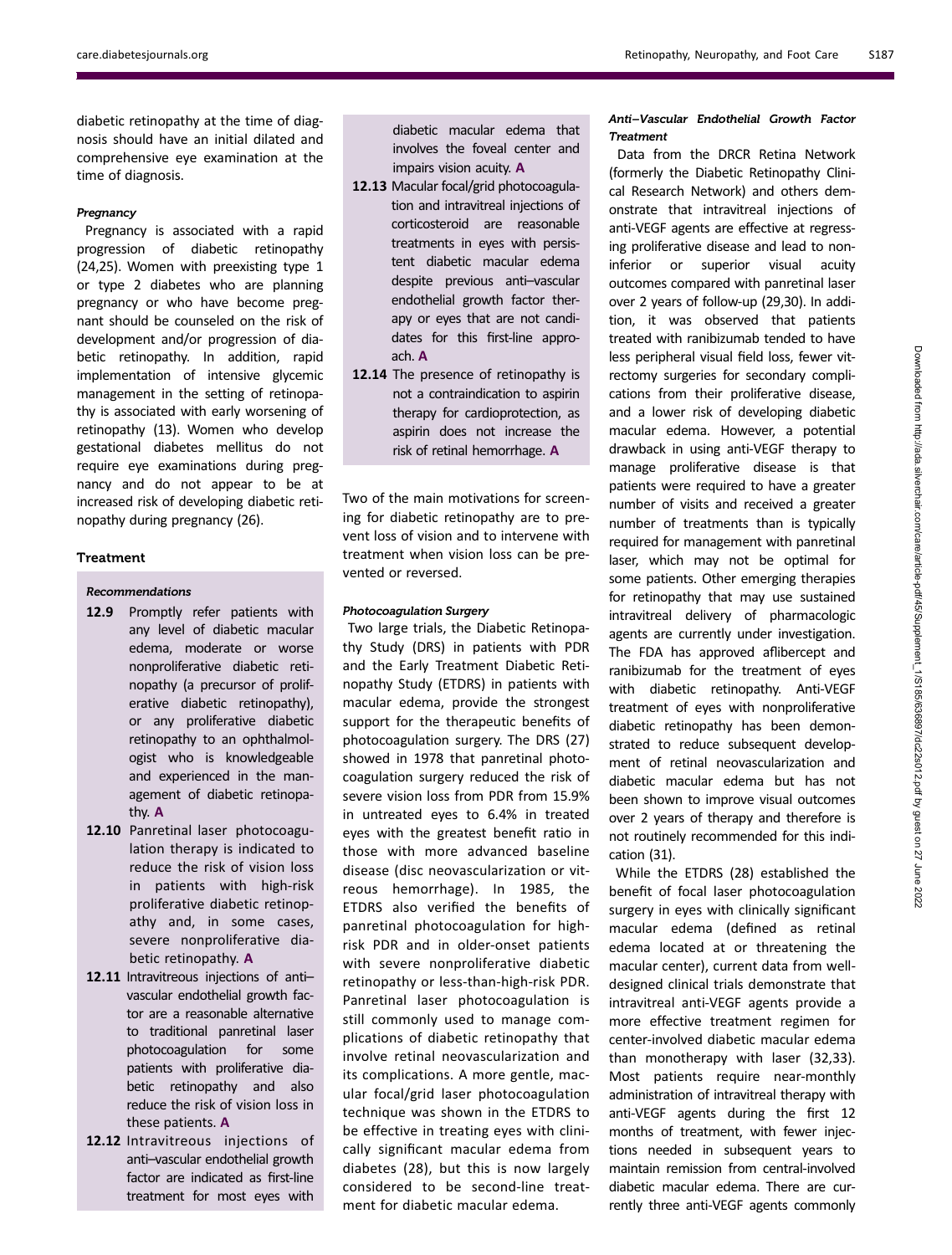used to treat eyes with central-involved diabetic macular edema—bevacizumab, ranibizumab, and aflibercept (1)—and a comparative effectiveness study demonstrated that aflibercept provides vision outcomes superior to those of bevacizumab when eyes have moderate visual impairment (vision of 20/50 or worse) from diabetic macular edema (34). For eyes that have good vision (20/25 or better) despite diabetic macular edema, close monitoring with initiation of anti-VEGF therapy if vision worsens provides similar 2-year vision outcomes compared with immediate initiaion of anti-VEGF therapy (35).

Eyes that have persistent diabetic macular edema despite anti-VEGF treatment may benefit from macular laser photocoagulation or intravitreal therapy with corticosteroids. Both of these therapies are also reasonable first-line approaches for patients who are not candidates for anti-VEGF treatment due to systemic considerations such as pregnancy.

## Adjunctive Therapy

Lowering blood pressure has been shown to decrease retinopathy progression, although tight targets (systolic blood pressure <120 mmHg) do not impart additional benefit (8). In patients with dyslipidemia, retinopathy progression may be slowed by the addition of fenofibrate, particularly with very mild nonproliferative diabetic retinopathy at baseline (36,37).

# **NEUROPATHY**

## Screening

## Recommendations

- 12.15 All patients should be assessed for diabetic peripheral neuropathy starting at diagnosis of type 2 diabetes and 5 years after the diagnosis of type 1 diabetes and at least annually thereafter **B**
- 12.16 Assessment for distal symmetric polyneuropathy should include a careful history and assessment of either temperature or pinprick sensation (small fiber function) and vibration sensation using a 128-Hz tuning fork (for large-fiber function). All patients should have annual 10-g monofilament

testing to identify feet at risk for ulceration and amputation. B

12.17 Symptoms and signs of autonomic neuropathy should be assessed in patients with microvascular complications. E

The diabetic neuropathies are a heterogeneous group of disorders with diverse clinical manifestations. The early recognition and appropriate management of neuropathy in the patient with diabetes is important.

- 1. Diabetic neuropathy is a diagnosis of exclusion. Nondiabetic neuropathies may be present in patients with diabetes and may be treatable.
- 2. Up to 50% of diabetic peripheral neuropathy may be asymptomatic. If not recognized and if preventive foot care is not implemented, patients are at risk for injuries to their insensate feet.
- 3. Recognition and treatment of autonomic neuropathy may improve symptoms, reduce sequelae, and improve quality of life.

Specific treatment for the underlying nerve damage, other than improved glycemic control, is currently not available. Glycemic control can effectively prevent diabetic peripheral neuropathy (DPN) and cardiac autonomic neuropathy (CAN) in type 1 diabetes (38,39) and may modestly slow their progression in type 2 diabetes (40), but it does not reverse neuronal loss. Therapeutic strategies (pharmacologic and nonpharmacologic) for the relief of painful DPN and symptoms of autonomic neuropathy can potentially reduce pain (41) and improve quality of life.

## Diagnosis

# Diabetic Peripheral Neuropathy

Patients with type 1 diabetes for 5 or more years and all patients with type 2 diabetes should be assessed annually for DPN using the medical history and simple clinical tests (41). Symptoms vary according to the class of sensory fibers involved. The most common early symptoms are induced by the involvement of small fibers and include pain and dysesthesia (unpleasant sensations of burning and tingling). The involvement of large fibers

may cause numbness and loss of protective sensation (LOPS). LOPS indicates the presence of distal sensorimotor polyneuropathy and is a risk factor for diabetic foot ulceration. The following clinical tests may be used to assess small- and largefiber function and protective sensation:

- 1. Small-fiber function: pinprick and temperature sensation.
- 2. Large-fiber function: vibration perception and 10-g monofilament.
- 3. Protective sensation: 10-g monofilament.

These tests not only screen for the presence of dysfunction but also predict future risk of complications. Electrophysiological testing or referral to a neurologist is rarely needed, except in situations where the clinical features are atypical or the diagnosis is unclear.

In all patients with diabetes and DPN, causes of neuropathy other than diabetes should be considered, including toxins (e.g., alcohol), neurotoxic medications (e.g., chemotherapy), vitamin B12 deficiency, hypothyroidism, renal disease, malignancies (e.g., multiple myeloma, bronchogenic carcinoma), infections (e.g., HIV), chronic inflammatory demyelinating neuropathy, inherited neuropathies, and vasculitis (42). See the American Diabetes Association position statement "Diabetic Neuropathy" for more details (41).

#### Diabetic Autonomic Neuropathy

The symptoms and signs of autonomic neuropathy should be elicited carefully during the history and physical examination. Major clinical manifestations of diabetic autonomic neuropathy include hypoglycemia unawareness, resting tachycardia, orthostatic hypotension, gastroparesis, constipation, diarrhea, fecal incontinence, erectile dysfunction, neurogenic bladder, and sudomotor dysfunction with either increased or decreased sweating.

Cardiac Autonomic Neuropathy. CAN is associated with mortality independently of other cardiovascular risk factors (43,44). In its early stages, CAN may be completely asymptomatic and detected only by decreased heart rate variability with deep breathing. Advanced disease may be associated with resting tachycardia  $(>100$  bpm) and orthostatic hypotension (a fall in systolic or diastolic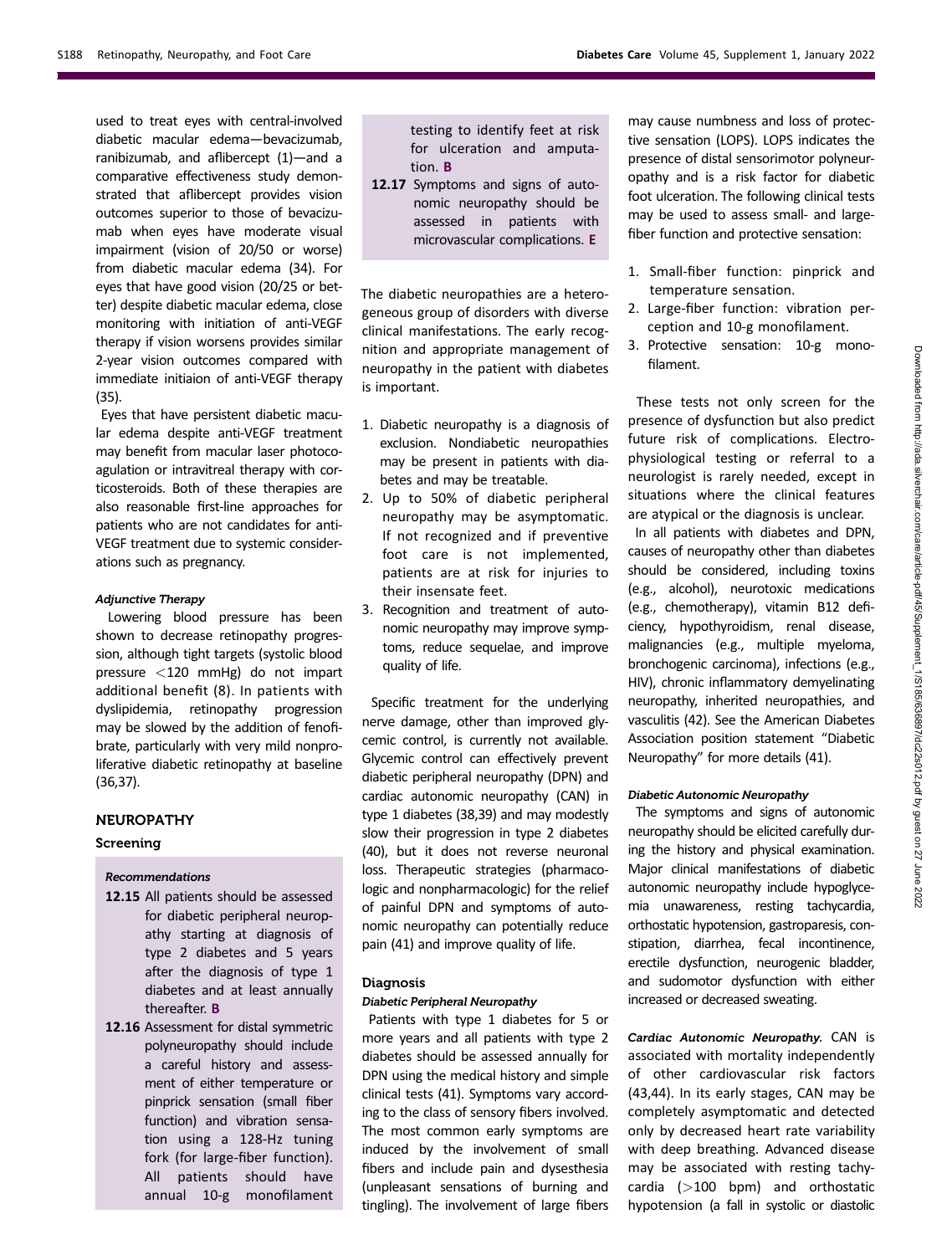blood pressure by  $>$  20 mmHg or  $>$  10 mmHg, respectively, upon standing without an appropriate increase in heart rate). CAN treatment is generally focused on alleviating symptoms.

Gastrointestinal Neuropathies. Gastrointestinal neuropathies may involve any portion of the gastrointestinal tract, with manifestations including esophageal dysmotility, gastroparesis, constipation, diarrhea, and fecal incontinence. Gastroparesis should be suspected in individuals with erratic glycemic control or with upper gastrointestinal symptoms without another identified cause. Exclusion of organic causes of gastric outlet obstruction or peptic ulcer disease (with esophagogastroduodenoscopy or a barium study of the stomach) is needed before considering a diagnosis of or specialized testing for gastroparesis. The diagnostic gold standard for gastroparesis is the measurement of gastric emptying with scintigraphy of digestible solids at 15-min intervals for 4 h after food intake. The use of  $^{13}$ C octanoic acid breath test is emerging as a viable alternative.

Genitourinary Disturbances. Diabetic autonomic neuropathy may also cause genitourinary disturbances, including sexual dysfunction and bladder dysfunction. In men, diabetic autonomic neuropathy may cause erectile dysfunction and/or retrograde ejaculation (41). Female sexual dysfunction occurs more frequently in those with diabetes and presents as decreased sexual desire, increased pain during intercourse, decreased sexual arousal, and inadequate lubrication (45). Lower urinary tract symptoms manifest as urinary incontinence and bladder dysfunction (nocturia, frequent urination, urination urgency, and weak urinary stream). Evaluation of bladder function should be performed for individuals with diabetes who have recurrent urinary tract infections, pyelonephritis, incontinence, or a palpable bladder.

#### Treatment

## Recommendations

12.18 Optimize glucose control to prevent or delay the development of neuropathy in patients with type 1 diabetes A and to slow the progression of neuropathy in patients with type 2 diabetes. **B** 

- 12.19 Assess and treat patients to reduce pain related to diabetic peripheral neuropathy **B** and symptoms of autonomic neuropathy and to improve quality of life. E
- 12.20 Pregabalin, duloxetine, or gabapentin are recommended as initial pharmacologic treatments for neuropathic pain in diabetes. A

#### Glycemic Control

Near-normal glycemic control, implemented early in the course of diabetes, has been shown to effectively delay or prevent the development of DPN and CAN in patients with type 1 diabetes (46–49). Although the evidence for the benefit of near-normal glycemic control is not as strong for type 2 diabetes, some studies have demonstrated a modest slowing of progression without reversal of neuronal loss (40,50). Specific glucose-lowering strategies may have different effects. In a post hoc analysis, participants, particularly men, in the Bypass Angioplasty Revascularization Investigation in Type 2 Diabetes (BARI 2D) trial treated with insulin sensitizers had a lower incidence of distal symmetric polyneuropathy over 4 years than those treated with insulin/sulfonylurea (51).

#### Neuropathic Pain

Neuropathic pain can be severe and can impact quality of life, limit mobility, and contribute to depression and social dysfunction (52). No compelling evidence exists in support of glycemic control or lifestyle management as therapies for neuropathic pain in diabetes or prediabetes, which leaves only pharmaceutical interventions (53).

Pregabalin and duloxetine have received regulatory approval by the FDA, Health Canada, and the European Medicines Agency for the treatment of neuropathic pain in diabetes. The opioid tapentadol has regulatory approval in the U.S. and Canada, but the evidence of its use is weaker (54). Comparative effectiveness studies and trials that include quality-oflife outcomes are rare, so treatment decisions must consider each patient's presentation and comorbidities and often

follow a trial-and-error approach. Given the range of partially effective treatment options, a tailored and stepwise pharmacologic strategy with careful attention to relative symptom improvement, medication adherence, and medication side effects is recommended to achieve pain reduction and improve quality of life (55–57).

Pregabalin, a calcium channel  $\alpha$ 2- $\delta$ subunit ligand, is the most extensively studied drug for DPN. The majority of studies testing pregabalin have reported favorable effects on the proportion of participants with at least 30–50% improvement in pain (54,56, 58–61). However, not all trials with pregabalin have been positive (54,56,62,63), especially when treating patients with advanced refractory DPN (60). Adverse effects may be more severe in older patients (64) and may be attenuated by lower starting doses and more gradual titration. The related drug, *gabapentin*, has also shown efficacy for pain control in diabetic neuropathy and may be less expensive, although it is not FDA approved for this indication (65).

Duloxetine is a selective norepinephrine and serotonin reuptake inhibitor. Doses of 60 and 120 mg/day showed efficacy in the treatment of pain associated with DPN in multicenter randomized trials, although some of these had high dropout rates (54,56,61,63). Duloxetine also appeared to improve neuropathyrelated quality of life (66). In longerterm studies, a small increase in A1C was reported in people with diabetes treated with duloxetine compared with placebo (67). Adverse events may be more severe in older people but may be attenuated with lower doses and slower titration of duloxetine.

Tapentadol is a centrally acting opioid analgesic that exerts its analgesic effects through both  $\mu$ -opioid receptor agonism and noradrenaline reuptake inhibition. Extended-release tapentadol was approved by the FDA for the treatment of neuropathic pain associated with diabetes based on data from two multicenter clinical trials in which participants titrated to an optimal dose of tapentadol were randomly assigned to continue that dose or switch to placebo (68,69). However, both used a design enriched for patients who responded to tapentadol, and therefore their results are not generalizable. A recent systematic review and meta-analysis by the Special Interest Group on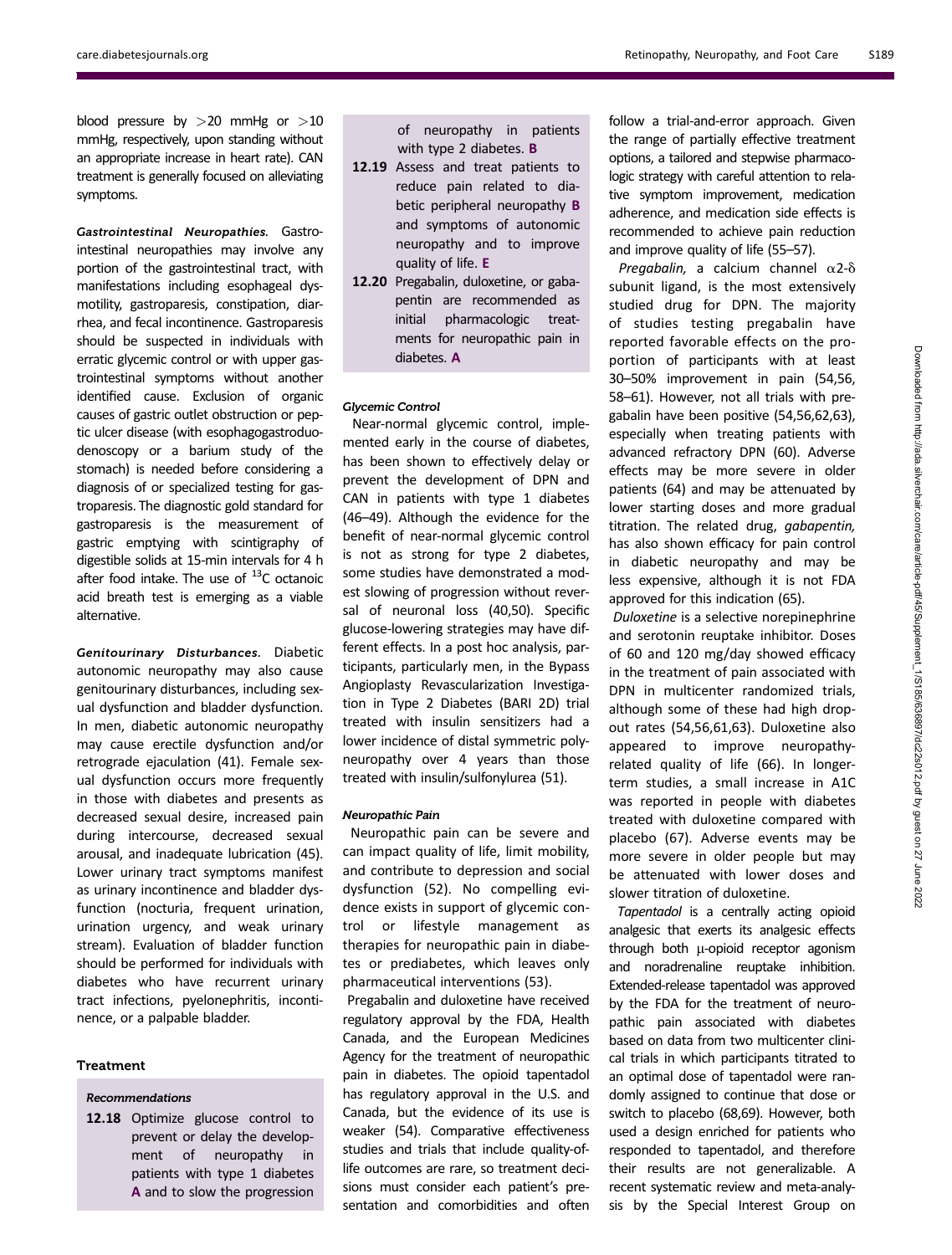Neuropathic Pain of the International Association for the Study of Pain found the evidence supporting the effectiveness of tapentadol in reducing neuropathic pain to be inconclusive (54). Therefore, given the high risk for addiction and safety concerns compared with the relatively modest pain reduction, the use of extended-release tapentadol is not generally recommended as a first-or secondline therapy. The use of any opioids for management of chronic neuropathic pain carries the risk of addiction and should be avoided.

Tricyclic antidepressants, venlafaxine, carbamazepine, and topical capsaicin, although not approved for the treatment of painful DPN, may be effective and considered for the treatment of painful DPN (41,54,56).

#### Orthostatic Hypotension

Treating orthostatic hypotension is challenging. The therapeutic goal is to minimize postural symptoms rather than to restore normotension. Most patients require both nonpharmacologic measures (e.g., ensuring adequate salt intake, avoiding medications that aggravate hypotension, or using compressive garments over the legs and abdomen) and pharmacologic measures. Physical activity and exercise should be encouraged to avoid deconditioning, which is known to exacerbate orthostatic intolerance, and volume repletion with fluids and salt is critical. There have been clinical studies that assessed the impact of an approach incorporating the aforementioned nonpharmacologic measures. Additionally, supine blood pressure tends to be much higher in these patients, often requiring treatment of blood pressure at bedtime with shorter-acting drugs that also affect baroreceptor activity such as guanfacine or clonidine, shorter-acting calcium blockers (e.g., isradipine), or shorter-acting b-blockers such as atenolol or metoprolol tartrate. Alternatives can include enalapril if patients are unable to tolerate preferred agents (70–72). Midodrine and droxidopa are approved by the FDA for the treatment of orthostatic hypotension.

## **Gastroparesis**

Treatment for diabetic gastroparesis may be very challenging. A low-fiber, low-fat eating plan provided in small frequent meals with a greater proportion of liquid calories may be useful (73–75). In

addition, foods with small particle size may improve key symptoms (76). Withdrawing drugs with adverse effects on gastrointestinal motility, including opioids, anticholinergics, tricyclic antidepressants, GLP-1 RAs, pramlintide, and possibly dipeptidyl peptidase 4 inhibitors, may also improve intestinal motility (73,77). In cases of severe gastroparesis, pharmacologic interventions are needed. Only metoclopramide, a prokinetic agent, is approved by the FDA for the treatment of gastroparesis. However, the level of evidence regarding the benefits of metoclopramide for the management of gastroparesis is weak, and given the risk for serious adverse effects (extrapyramidal signs such as acute dystonic reactions, drug-induced parkinsonism, akathisia, and tardive dyskinesia), its use in the treatment of gastroparesis beyond 12 weeks is no longer recommended by the FDA or the European Medicines Agency. It should be reserved for severe cases that are unresponsive to other therapies (77). Other treatment options include domperidone (available outside of the U.S.) and erythromycin, which is only effective for short-term use due to tachyphylaxis (78,79). Gastric electrical stimulation using a surgically implantable device has received approval from the FDA, although its efficacy is variable and use is limited to patients with severe symptoms that are refractory to other treatments (80).

#### Erectile Dysfunction

In addition to treatment of hypogonadism if present, treatments for erectile dysfunction may include phosphodiesterase type 5 inhibitors, intracorporeal or intraurethral prostaglandins, vacuum devices, or penile prostheses. As with DPN treatments, these interventions do not change the underlying pathology and natural history of the disease process but may improve the patient's quality of life.

## FOOT CARE

#### Recommendations

- 12.21 Perform a comprehensive foot evaluation at least annually to identify risk factors for ulcers and amputations. B
- 12.22 Patients with evidence of sensory loss or prior ulceration or amputation should have

their feet inspected at every visit. B

- 12.23 Obtain a prior history of ulceration, amputation, Charcot foot, angioplasty or vascular surgery, cigarette smoking, retinopathy, and renal disease and assess current symptoms of neuropathy (pain, burning, numbness) and vascular disease (leg fatigue, claudication). B
- 12.24 The examination should include inspection of the skin, assessment of foot deformities, neurological assessment (10-g monofilament testing with at least one other assessment: pinprick, temperature, vibration), and vascular assessment, including pulses in the legs and feet. B
- 12.25 Patients with symptoms of claudication or decreased or absent pedal pulses should be referred for ankle-brachial index and for further vascular assessment as appropriate. C
- 12.26 A multidisciplinary approach is recommended for individuals with foot ulcers and high-risk feet (e.g., dialysis patients and those with Charcot foot or prior ulcers or amputation). B
- 12.27 Refer patients who smoke or who have histories of prior lower-extremity complications, loss of protective sensation, structural abnormalities, or peripheral arterial disease to foot care specialists for ongoing preventive care and lifelong surveillance. C
- 12.28 Provide general preventive foot self-care education to all patients with diabetes. B
- 12.29 The use of specialized therapeutic footwear is recommended for high-risk patients with diabetes, including those with severe neuropathy, foot deformities, ulcers, callous formation, poor peripheral circulation, or history of amputation. B

Downloaded from http://ada.silverchair.com/care/article-pdf/45/Supplement\_1/3185/8397/dc222s012.pdf by guest on 27 June 2022 Downloaded from http://ada.silverchair.com/care/article-pdf/45/Supplement\_1/S185/636897/dc22s012.pdf by guest on 27 June 2022

Foot ulcers and amputation, which are consequences of diabetic neuropathy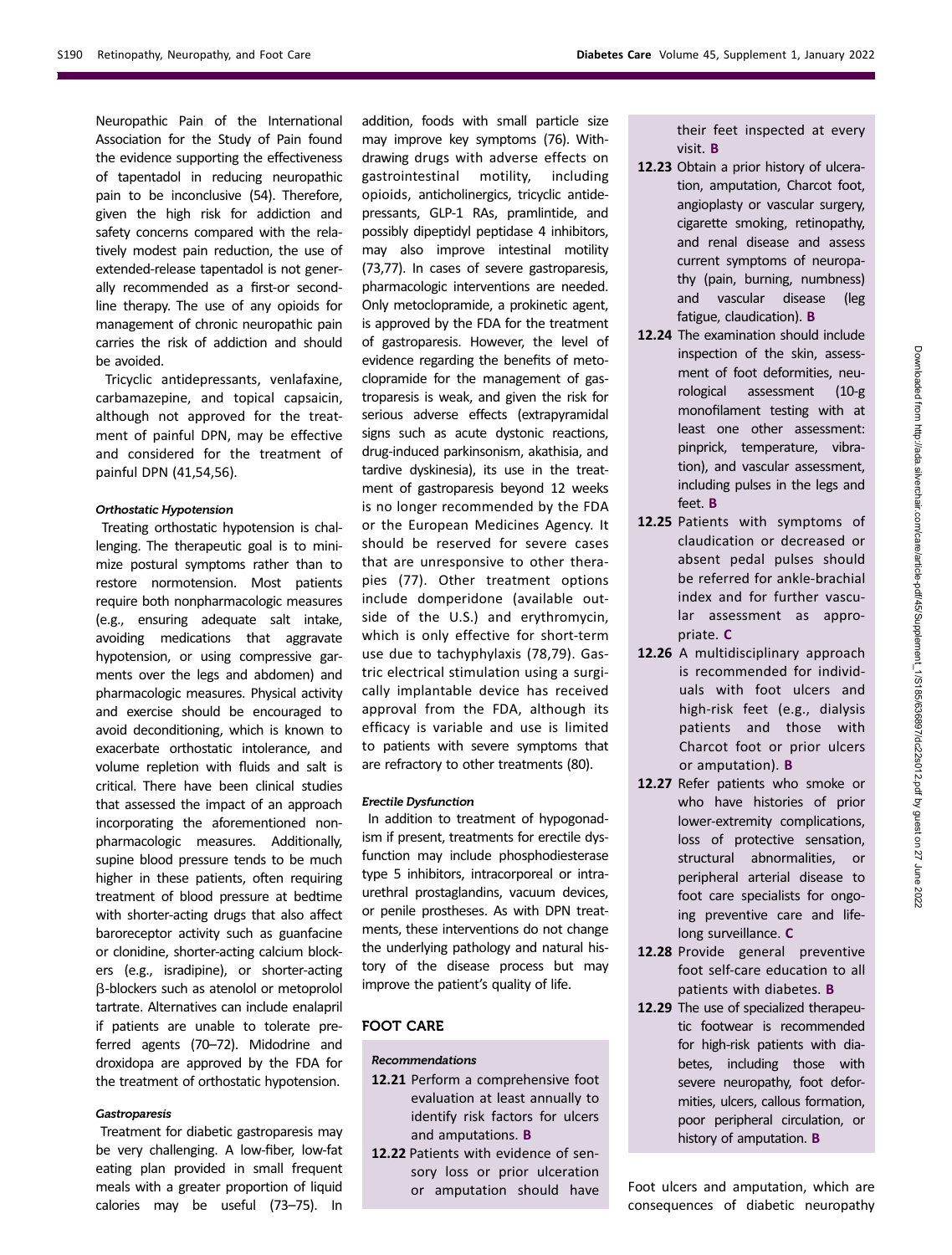and/or peripheral arterial disease (PAD), are common and represent major causes of morbidity and mortality in people with diabetes.

Early recognition and treatment of patients with diabetes and feet at risk for ulcers and amputations can delay or prevent adverse outcomes.

The risk of ulcers or amputations is increased in people who have the following risk factors:

- Poor glycemic control
- Peripheral neuropathy with LOPS
- Cigarette smoking
- Foot deformities
- Preulcerative callus or corn
- PAD
- History of foot ulcer
- Amputation
- Visual impairment
- Chronic kidney disease (especially patients on dialysis)

Moreover, there is good-quality evidence to support use of appropriate therapeutic footwear with demonstrated pressure relief that is worn by the patient to prevent plantar foot ulcer recurrence or worsening. However, there is very little evidence for the use of interventions to prevent a first foot ulcer or heal ischemic, infected, nonplantar, or proximal foot ulcers (81). Studies on specific types of footwear demonstrated that shape and barefoot plantar pressure–based orthoses were more effective in reducing submetatarsal head plantar ulcer recurrence than current standard-of-care orthoses (82).

Clinicians are encouraged to review ADA screening recommendations for further details and practical descriptions of how to perform components of the comprehensive foot examination (83).

## Evaluation for Loss of Protective Sensation

All adults with diabetes should undergo a comprehensive foot evaluation at least annually. Detailed foot assessments may occur more frequently in patients with histories of ulcers or amputations, foot deformities, insensate feet, and PAD (84,85). To assess risk, clinicians should ask about history of foot ulcers or amputation, neuropathic and peripheral vascular symptoms, impaired vision, renal disease, tobacco use, and foot care

practices. A general inspection of skin integrity and musculoskeletal deformities should be performed. Vascular assessment should include inspection and palpation of pedal pulses.

The neurological exam performed as part of the foot examination is designed to identify LOPS rather than early neuropathy. The 10-g monofilament is the most useful test to diagnose LOPS. Ideally, the 10-g monofilament test should be performed with at least one other assessment (pinprick, temperature or vibration sensation using a 128-Hz tuning fork, or ankle reflexes). Absent monofilament sensation suggests LOPS, while at least two normal tests (and no abnormal test) rules out LOPS.

## Evaluation for Peripheral Arterial Disease

Initial screening for PAD should include a history of decreased walking speed, leg fatigue, claudication, and an assessment of the pedal pulses. Ankle-brachial index testing should be performed in patients with symptoms or signs of PAD. Additionally, at least one of the following tests in a patient with a diabetic foot ulcer and PAD should be performed: skin perfusion pressure ( $\geq$ 40 mmHg), toe pressure ( $\geq$ 30 mmHg), or transcutaneous oxygen pressure ( $TcPO<sub>2</sub>$  $\geq$ 25 mmHg). Urgent vascular imaging and revascularization should be considered in a patient with a diabetic foot ulcer and an ankle pressure (ankle-brachial index) <50 mmHg, toe pressure  $<$ 30 mmHg, or a TcPO<sub>2</sub>  $<$ 25 mmHg (41,86).

## Patient Education

All patients with diabetes and particularly those with high-risk foot conditions (history of ulcer or amputation, deformity, LOPS, or PAD) and their families should be provided general education about risk factors and appropriate management (87). Patients at risk should understand the implications of foot deformities, LOPS, and PAD; the proper care of the foot, including nail and skin care; and the importance of foot monitoring on a daily basis. Patients with LOPS should be educated on ways to substitute other sensory modalities (palpation or visual inspection using an unbreakable mirror) for surveillance of early foot problems.

The selection of appropriate footwear and footwear behaviors at home should also be discussed. Patients' understanding of these issues and their physical ability to conduct proper foot surveillance and care should be assessed. Patients with visual difficulties, physical constraints preventing movement, or cognitive problems that impair their ability to assess the condition of the foot and to institute appropriate responses will need other people, such as family members, to assist with their care.

#### Treatment

People with neuropathy or evidence of increased plantar pressures (e.g., erythema, warmth, or calluses) may be adequately managed with well-fitted walking shoes or athletic shoes that cushion the feet and redistribute pressure. People with bony deformities (e.g., hammertoes, prominent metatarsal heads, bunions) may need extra wide or deep shoes. People with bony deformities, including Charcot foot, who cannot be accommodated with commercial therapeutic footwear, will require custom-molded shoes. Special consideration and a thorough workup should be performed when patients with neuropathy present with the acute onset of a red, hot, swollen foot or ankle, and Charcot neuroarthropathy should be excluded. Early diagnosis and treatment of Charcot neuroarthropathy is the best way to prevent deformities that increase the risk of ulceration and amputation. The routine prescription of therapeutic footwear is not generally recommended. However, patients should be provided adequate information to aid in selection of appropriate footwear. General footwear recommendations include a broad and square toe box, laces with three or four eyes per side, padded tongue, quality lightweight materials, and sufficient size to accommodate a cushioned insole. Use of custom therapeutic footwear can help reduce the risk of future foot ulcers in high-risk patients (84,87).

Most diabetic foot infections are polymicrobial, with aerobic gram-positive cocci. Staphylococci and streptococci are the most common causative organisms. Wounds without evidence of soft tissue or bone infection do not require antibiotic therapy. Empiric antibiotic therapy can be narrowly targeted at gram-positive cocci in many patients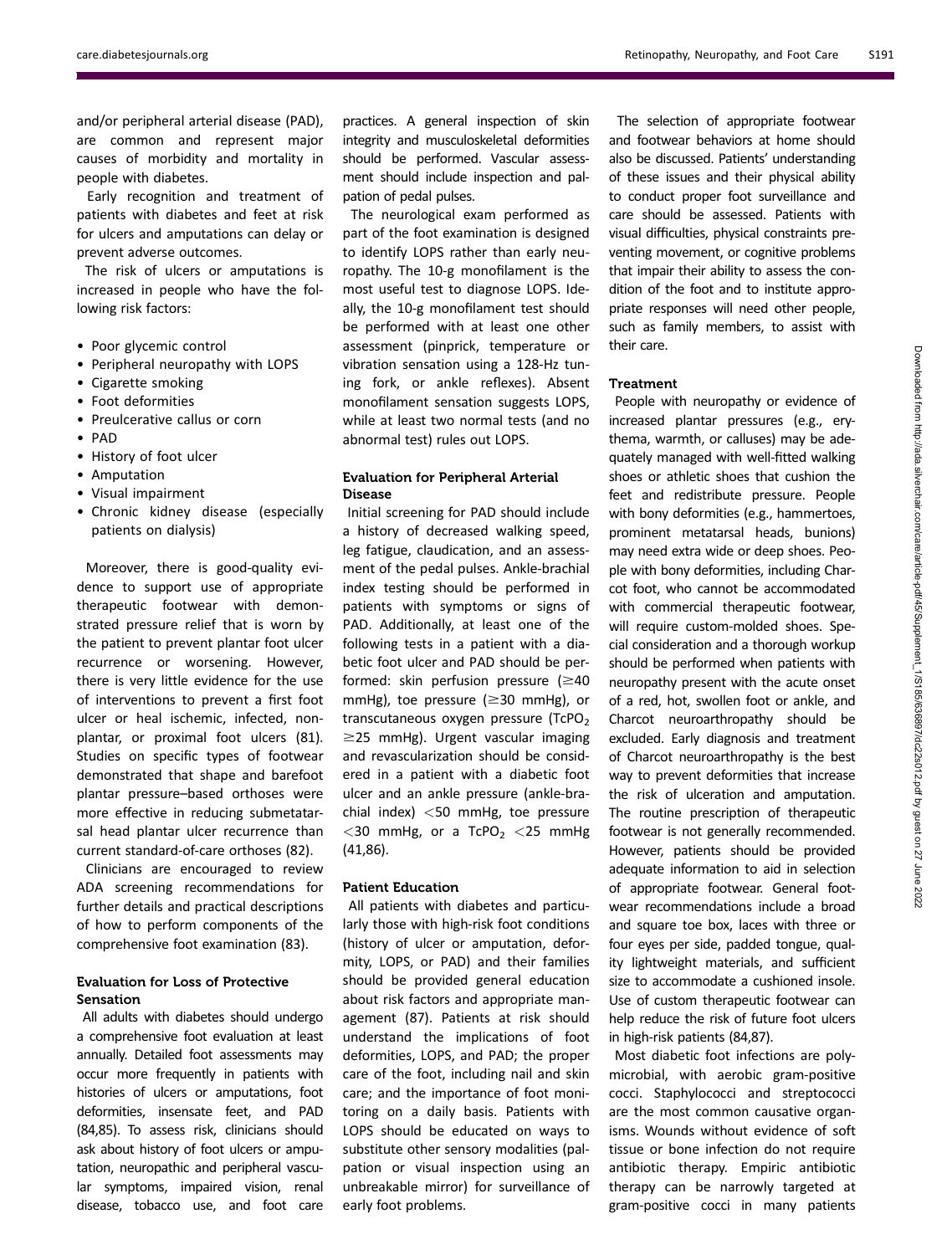with acute infections, but those at risk for infection with antibiotic-resistant organisms or with chronic, previously treated, or severe infections require broader-spectrum regimens and should be referred to specialized care centers (88). Foot ulcers and wound care may require care by a podiatrist, orthopedic or vascular surgeon, or rehabilitation specialist experienced in the management of individuals with diabetes (88).

Hyperbaric oxygen therapy (HBOT) in patients with diabetic foot ulcers has mixed evidence supporting its use as an adjunctive treatment to enhance wound healing and prevent amputation (89–92). A well-conducted randomized controlled study performed in 103 patients found that HBOT did not reduce the indication for amputation or facilitate wound healing compared with comprehensive wound care in patients with chronic diabetic foot ulcers (93). Moreover, a systematic review by the International Working Group on the Diabetic Foot of interventions to improve the healing of chronic diabetic foot ulcers concluded that analysis of the evidence continues to present methodological challenges as randomized controlled studies remain few, with a majority being of poor quality (90). Thus, HBOT does not have a significant effect on health-related quality of life in patients with diabetic foot ulcers (94,95). A recent review concluded that the evidence to date remains inconclusive regarding the clinical and cost-effectiveness of HBOT as an adjunctive treatment to standard wound care for diabetic foot ulcers (96). Results from the Dutch DAMOCLES (Does Applying More Oxygen Cure Lower Extremity Sores?) trial demonstrated that HBOT in patients with diabetes and ischemic wounds did not significantly improve complete wound healing and limb salvage (97). While the Centers for Medicare & Medicaid Services currently covers HBOT for diabetic foot ulcers that have failed a standard course of wound therapy when there are no measurable signs of healing for at least 30 consecutive days (98), given the data not supporting an effect, such an approach is not currently warranted. HBOT should be a topic of shared decision-making before treatment is considered for selected patients with diabetic foot ulcers (98).

### References

1. Solomon SD, Chew E, Duh EJ, et al. Diabetic retinopathy: a position statement by the American Diabetes Association. Diabetes Care 2017;40:412–418

2. Diabetes Control and Complications Trial Research Group; Nathan DM, Genuth S, Lachin J, et al.The effect of intensive treatment of diabetes on the development and progression of longterm complications in insulin-dependent diabetes mellitus. N Engl J Med 1993;329:977–986

3. Stratton IM, Kohner EM, Aldington SJ, et al. UKPDS 50: risk factors for incidence and progression of retinopathy in type II diabetes over 6 years from diagnosis. Diabetologia 2001; 44:156–163

4. Estacio RO, McFarling E, Biggerstaff S, Jeffers BW, Johnson D, Schrier RW. Overt albuminuria predicts diabetic retinopathy in Hispanics with NIDDM. Am J Kidney Dis 1998;31:947–953

5. Yau JWY, Rogers SL, Kawasaki R, et al.; Meta-Analysis for Eye Disease (META-EYE) Study Group. Global prevalence and major risk factors of diabetic retinopathy. Diabetes Care 2012;35: 556–564

6. Eid S, Sas KM, Abcouwer SF, et al. New insights into the mechanisms of diabetic complications: role of lipids and lipid metabolism. Diabetologia 2019;62:1539–1549

7. UK Prospective Diabetes Study (UKPDS) Group. Intensive blood-glucose control with sulphonylureas or insulin compared with conventional treatment and risk of complications in patients with type 2 diabetes (UKPDS 33). Lancet 1998;352:837–853

8. Chew EY, Ambrosius WT, Davis MD, et al.; ACCORD Study Group; ACCORD Eye Study Group. Effects of medical therapies on retinopathy progression in type 2 diabetes. N Engl J Med 2010;363:233–244

9. Writing Team for the DCCT/EDIC Research Group; Gubitosi-Klug RA, Sun W, Cleary PA, et al. Effects of prior intensive insulin therapy and risk factors on patient-reported visual function outcomes in the Diabetes Control and Complications Trial/Epidemiology of Diabetes Interventions and Complications (DCCT/EDIC) cohort. JAMA Ophthalmol 2016;134:137–145

10. Aiello LP, Sun W, Das A, et al.; DCCT/EDIC Research Group. Intensive diabetes therapy and ocular surgery in type 1 diabetes. N Engl J Med 2015;372:1722–1733

11. Bethel MA, Diaz R, Castellana N, Bhattacharya I, Gerstein HC, Lakshmanan MC.  $HbA_{1c}$  change and diabetic retinopathy during GLP-1 receptor agonist cardiovascular outcome trials: a meta-analysis and meta-regression. Diabetes Care 2021;44:290–296

12. Fong DS, Aiello LP, Ferris FL 3rd, Klein R. Diabetic retinopathy. Diabetes Care 2004;27: 2540–2553

13. Diabetes Control and Complications Trial Research Group. Effect of pregnancy on microvascular complications in the diabetes control and complications trial. Diabetes Care 2000;23:1084–1091

14. Dabelea D, Stafford JM, Mayer-Davis EJ, et al.; SEARCH for Diabetes in Youth Research Group. Association of type 1 diabetes vs type 2 diabetes diagnosed during childhood and adolescence with complications during teenage

years and young adulthood. JAMA 2017;317: 825–835

15. Agardh E, Tababat-Khani P. Adopting 3-year screening intervals for sight-threatening retinal vascular lesions in type 2 diabetic subjects without retinopathy. Diabetes Care 2011;34:1318–1319

16. Nathan DM, Bebu I, Hainsworth D, et al.; DCCT/EDIC Research Group. Frequency of evidence-based screening for retinopathy in type 1 diabetes. N Engl J Med 2017;376:1507–1516

17. Silva PS, Horton MB, Clary D, et al. Identification of diabetic retinopathy and ungradable image rate with ultrawide field imaging in a national teleophthalmology program. Ophthalmology 2016;123:1360–1367

18. Bragge P, Gruen RL, Chau M, Forbes A, Taylor HR. Screening for presence or absence of diabetic retinopathy: a meta-analysis. Arch Ophthalmol 2011;129:435–444

19. Walton OB 4th, Garoon RB, Weng CY, et al. Evaluation of automated teleretinal screening program for diabetic retinopathy. JAMA Ophthalmol 2016;134:204–209

20. Daskivich LP, Vasquez C, Martinez C Jr, Tseng C-H, Mangione CM. Implementation and evaluation of a large-scale teleretinal diabetic retinopathy screening program in the Los Angeles County Department of Health Services. JAMA Intern Med 2017;177:642–649

21. Sim DA, Mitry D, Alexander P, et al. The evolution of teleophthalmology programs in the United Kingdom: beyond diabetic retinopathy screening. J Diabetes Sci Technol 2016;10:308–317 22. Abràmoff MD, Lavin PT, Birch M, Shah N, Folk JC. Pivotal trial of an autonomous AI-based diagnostic system for detection of diabetic retinopathy in primary care offices. npj Digit Med 2018;1:39

23. Hooper P, Boucher MC, Cruess A, et al. Canadian Ophthalmological Society evidencebased clinical practice guidelines for the management of diabetic retinopathy. Can J Ophthalmol 2012;47(Suppl.):S1–S30

24. Axer-Siegel R, Hod M, Fink-Cohen S, et al. Diabetic retinopathy during pregnancy. Ophthalmology 1996;103:1815–1819

25. Best RM, Chakravarthy U. Diabetic retinopathy in pregnancy. Br J Ophthalmol 1997;81:249–251

26. Gunderson EP, Lewis CE, Tsai A-L, et al. A 20 year prospective study of childbearing and incidence of diabetes in young women, controlling for glycemia before conception: the Coronary Artery Risk Development in Young Adults (CARDIA) Study. Diabetes 2007;56:2990–2996

27. The Diabetic Retinopathy Study Research Group. Preliminary report on effects of photocoagulation therapy. Am J Ophthalmol 1976;81: 383–396

28. Early Treatment Diabetic Retinopathy Study research group. Photocoagulation for diabetic macular edema. Early Treatment Diabetic Retinopathy Study report number 1. Arch Ophthalmol 1985;103:1796–1806

29. Gross JG, Glassman AR, Jampol LM, et al.; Writing Committee for the Diabetic Retinopathy Clinical Research Network. Panretinal photocoagulation vs intravitreous ranibizumab for proliferative diabetic retinopathy: a randomized clinical trial. JAMA 2015;314:2137–2146

30. Sivaprasad S, Prevost AT, Vasconcelos JC, et al.; CLARITY Study Group. Clinical efficacy of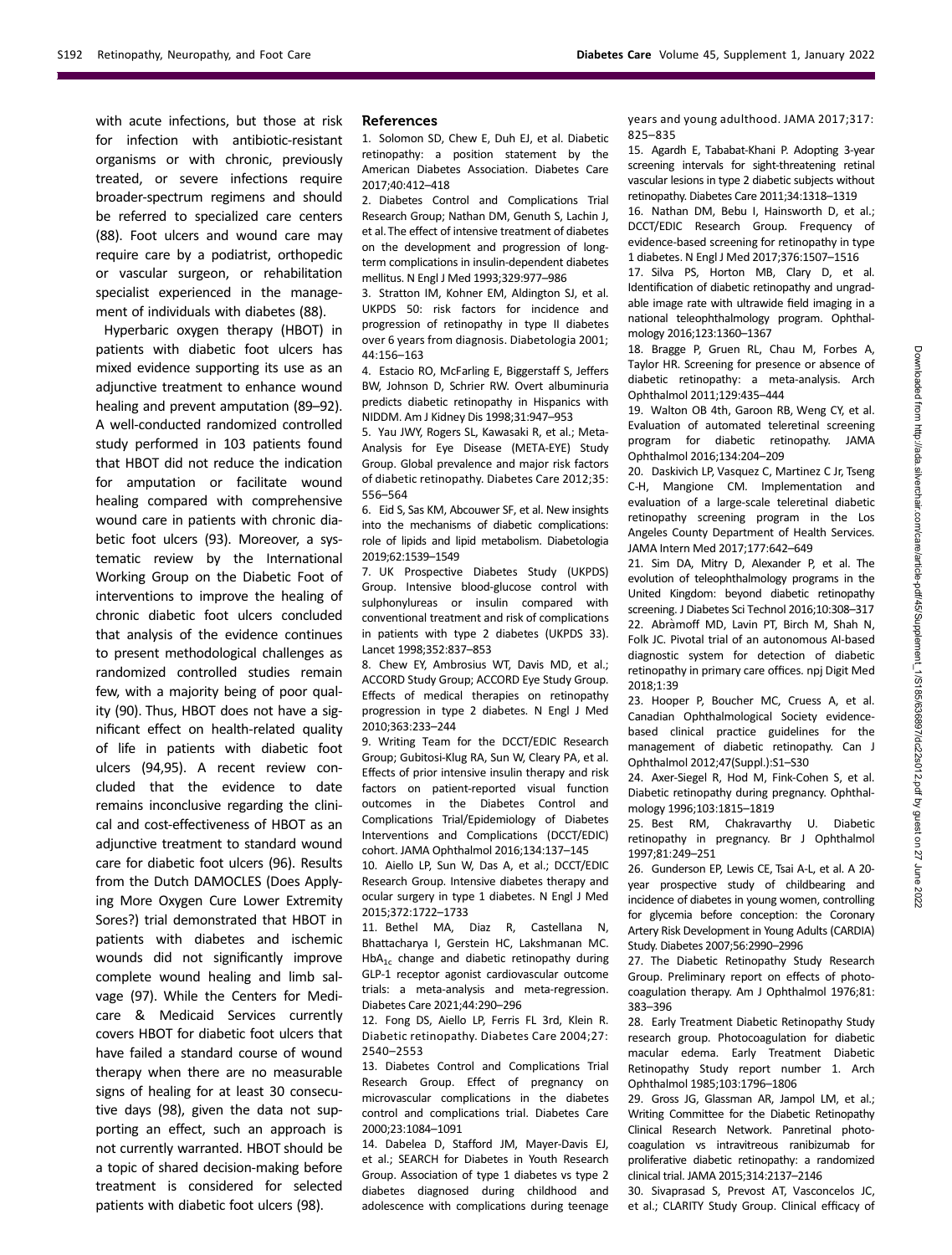intravitreal aflibercept versus panretinal photocoagulation for best corrected visual acuity in patients with proliferative diabetic retinopathy at 52 weeks (CLARITY): a multicentre, singleblinded, randomised, controlled, phase 2b, noninferiority trial. Lancet 2017;389:2193–2203

31. Maturi RK, Glassman AR, Josic K, et al.; DRCR Retina Network. Effect of intravitreous antivascular endothelial growth factor vs sham treatment for prevention of vision-threatening complications of diabetic retinopathy: the Protocol W randomized clinical trial. JAMA Ophthalmol 2021;139:701–712

32. Elman MJ, Bressler NM, Qin H, et al.; Diabetic Retinopathy Clinical Research Network. Expanded 2-year follow-up of ranibizumab plus prompt or deferred laser or triamcinolone plus prompt laser for diabetic macular edema. Ophthalmology 2011;118:609–614

33. Mitchell P, Bandello F, Schmidt-Erfurth U, et al.; RESTORE study group. The RESTORE study: ranibizumab monotherapy or combined with laser versus laser monotherapy for diabetic macular edema. Ophthalmology 2011;118:615–625

34. Wells JA, Glassman AR, Ayala AR, et al.; Diabetic Retinopathy Clinical Research Network. Aflibercept, bevacizumab, or ranibizumab for diabetic macular edema. N Engl J Med 2015;372: 1193–1203

35. Baker CW, Glassman AR, Beaulieu WT, et al.; DRCR Retina Network. Effect of initial management with aflibercept vs laser photocoagulation vs observation on vision loss among patients with diabetic macular edema involving the center of the macula and good visual acuity: a randomized clinical trial. JAMA 2019;321: 1880–1894

36. Chew EY, Davis MD, Danis RP, et al.; Action to Control Cardiovascular Risk in Diabetes Eye Study Research Group. The effects of medical management on the progression of diabetic retinopathy in persons with type 2 diabetes: the Action to Control Cardiovascular Risk in Diabetes (ACCORD) Eye study. Ophthalmology 2014;121: 2443–2451

37. Shi R, Zhao L, Wang F, et al. Effects of lipidlowering agents on diabetic retinopathy: a metaanalysis and systematic review. Int J Ophthalmol 2018;11:287–295

38. Ang L, Jaiswal M, Martin C, Pop-Busui R. Glucose control and diabetic neuropathy: lessons from recent large clinical trials. Curr Diab Rep 2014;14:528

39. Martin CL, Albers JW; DCCT/EDIC Research Group. Neuropathy and related findings in the Diabetes Control and Complications Trial/ Epidemiology of Diabetes Interventions and Complications study. Diabetes Care 2014;37:31–38 40. Ismail-Beigi F, Craven T, Banerji MA, et al.; ACCORD trial group. Effect of intensive treatment of hyperglycaemia on microvascular outcomes in type 2 diabetes: an analysis of the ACCORD randomised trial. Lancet 2010;376:419–430

41. Pop-Busui R, Boulton AJM, Feldman EL, et al. Diabetic neuropathy: a position statement by the American Diabetes Association. Diabetes Care 2017;40:136–154

42. Freeman R. Not all neuropathy in diabetes is of diabetic etiology: differential diagnosis of diabetic neuropathy. Curr Diab Rep 2009;9: 423–431

43. Pop-Busui R, Evans GW, Gerstein HC, et al.; Action to Control Cardiovascular Risk in Diabetes Study Group. Effects of cardiac autonomic dysfunction on mortality risk in the Action to Control Cardiovascular Risk in Diabetes (ACCORD) trial. Diabetes Care 2010;33:1578–1584

44. Pop-Busui R, Cleary PA, Braffett BH, et al.; DCCT/EDIC Research Group. Association between cardiovascular autonomic neuropathy and left ventricular dysfunction: DCCT/EDIC study (Diabetes Control and Complications Trial/ Epidemiology of Diabetes Interventions and Complications). J Am Coll Cardiol 2013;61:447–454 45. Smith AG, Lessard M, Reyna S, Doudova M, Singleton JR. The diagnostic utility of Sudoscan for distal symmetric peripheral neuropathy. J Diabetes Complications 2014;28:511–516

46. Diabetes Control and Complications Trial (DCCT) Research Group. Effect of intensive diabetes treatment on nerve conduction in the Diabetes Control and Complications Trial. Ann Neurol 1995;38:869–880

47. CDC Study Group. The effect of intensive diabetes therapy on measures of autonomic nervous system function in the Diabetes Control and Complications Trial (DCCT). Diabetologia 1998;41:416–423

48. Albers JW, Herman WH, Pop-Busui R, et al.; Diabetes Control and Complications Trial/ Epidemiology of Diabetes Interventions and Complications Research Group. Effect of prior intensive insulin treatment during the Diabetes Control and Complications Trial (DCCT) on peripheral neuropathy in type 1 diabetes during the Epidemiology of Diabetes Interventions and Complications (EDIC) Study. Diabetes Care 2010;33:1090–1096

49. Pop-Busui R, Low PA, Waberski BH, et al.; DCCT/EDIC Research Group. Effects of prior intensive insulin therapy on cardiac autonomic nervous system function in type 1 diabetes mellitus: the Diabetes Control and Complications Trial/Epidemiology of Diabetes Interventions and Complications study (DCCT/EDIC). Circulation 2009;119:2886–2893

50. Callaghan BC, Little AA, Feldman EL, Hughes RAC. Enhanced glucose control for preventing and treating diabetic neuropathy. Cochrane Database Syst Rev 2012;6:CD007543

51. Pop-Busui R, Lu J, Brooks MM, et al.; BARI 2D Study Group. Impact of glycemic control strategies on the progression of diabetic peripheral neuropathy in the Bypass Angioplasty Revascularization Investigation 2 Diabetes (BARI 2D) cohort. Diabetes Care 2013;36:3208–3215

52. Sadosky A, Schaefer C, Mann R, et al. Burden of illness associated with painful diabetic peripheral neuropathy among adults seeking treatment in the US: results from a retrospective chart review and cross-sectional survey. Diabetes Metab Syndr Obes 2013;6:79–92

53. Waldfogel JM, Nesbit SA, Dy SM, et al. Pharmacotherapy for diabetic peripheral neuropathy pain and quality of life: a systematic review. Neurology 2017;88:1958–1967

54. Finnerup NB, Attal N, Haroutounian S, et al. Pharmacotherapy for neuropathic pain in adults: a systematic review and meta-analysis. Lancet Neurol 2015;14:162–173

55. Bril V, England J, Franklin GM, et al.; American Academy of Neurology; American Association of Neuromuscular and Electrodiagnostic Medicine; American Academy of Physical Medicine and Rehabilitation. Evidence-based guideline: Treatment of painful diabetic neuropathy: report of the American Academy of Neurology, the American Association of Neuromuscular and Electrodiagnostic Medicine, and the American Academy of Physical Medicine and Rehabilitation [published correction appears in Neurology 2011;77:603]. Neurology 2011;76:1758–1765

56. Griebeler ML, Morey-Vargas OL, Brito JP, et al. Pharmacologic interventions for painful diabetic neuropathy: an umbrella systematic review and comparative effectiveness network meta-analysis. Ann Intern Med 2014;161:639–649

57. Ziegler D, Fonseca V. From guideline to patient: a review of recent recommendations for pharmacotherapy of painful diabetic neuropathy. J Diabetes Complications 2015;29:146–156

58. Freeman R, Durso-Decruz E, Emir B. Efficacy, safety, and tolerability of pregabalin treatment for painful diabetic peripheral neuropathy: findings from seven randomized, controlled trials across a range of doses. Diabetes Care 2008;31:1 448–1454

59. Moore RA, Straube S, Wiffen PJ, Derry S, McQuay HJ. Pregabalin for acute and chronic pain in adults. Cochrane Database Syst Rev 2009;3:CD007076

60. Raskin P, Huffman C, Toth C, et al. Pregabalin in patients with inadequately treated painful diabetic peripheral neuropathy: a randomized withdrawal trial. Clin J Pain 2014;30:379–390

61. Tesfaye S, Wilhelm S, Lledo A, et al. Duloxetine and pregabalin: high-dose monotherapy or their combination? The "COMBO-DN study"—a multinational, randomized, double-blind, parallelgroup study in patients with diabetic peripheral neuropathic pain. Pain 2013;154:2616–2625

62. Ziegler D, Duan WR, An G, Thomas JW, Nothaft W. A randomized double-blind, placebo-, and active-controlled study of T-type calcium channel blocker ABT-639 in patients with diabetic peripheral neuropathic pain. Pain 2015;156: 2013–2020

63. Quilici S, Chancellor J, Löthgren M, et al. Meta-analysis of duloxetine vs. pregabalin and gabapentin in the treatment of diabetic peripheral neuropathic pain. BMC Neurol 2009;9:6

64. Dworkin RH, Jensen MP, Gammaitoni AR, Olaleye DO, Galer BS. Symptom profiles differ in patients with neuropathic versus non-neuropathic pain. J Pain 2007;8:118–126

65. Wiffen PJ, Derry S, Bell RF, et al. Gabapentin for chronic neuropathic pain in adults. Cochrane Database Syst Rev 2017;6:CD007938

66. Wernicke JF, Pritchett YL, D'Souza DN, et al. A randomized controlled trial of duloxetine in diabetic peripheral neuropathic pain. Neurology 2006;67:1411–1420

67. Hardy T, Sachson R, Shen S, Armbruster M, Boulton AJM. Does treatment with duloxetine for neuropathic pain impact glycemic control? Diabetes Care 2007;30:21–26

68. Schwartz S, Etropolski M, Shapiro DY, et al. Safety and efficacy of tapentadol ER in patients with painful diabetic peripheral neuropathy: results of a randomized-withdrawal, placebocontrolled trial. Curr Med Res Opin 2011;27: 151–162

69. Vinik AI, Shapiro DY, Rauschkolb C, et al. A randomized withdrawal, placebo-controlled study evaluating the efficacy and tolerability of